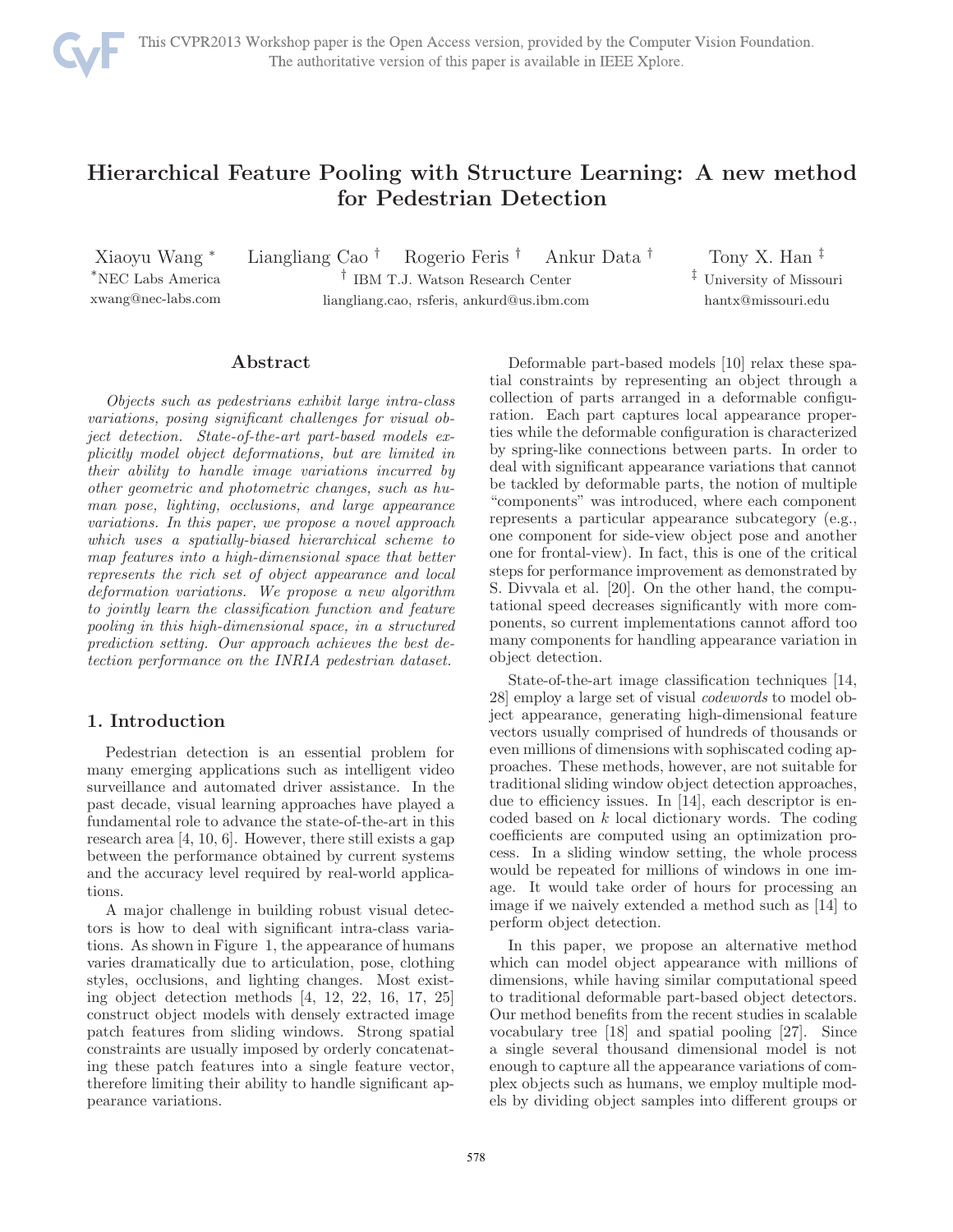nodes using a hierarchical tree structure. Each node of the tree is analogous to a component in the above referenced approaches, as it focus on a particular appearance submanifold of pedestrian images. By leveraging this hierarchical structure, we efficiently map the original low-dimensional feature vector into a sparse, high-dimensional representation, which better models the complex appearance space of humans (see Figure 2).

Our proposed method does not impose strong spatial constraints among patch features, as we allow them to be re-ordered in the high-dimensional space. We augment features with their relative spatial anchor position, encouraging patches that are spatially close to each other to preserve their relative positions in the new feature space. On the other hand, patches that are far away from each other spatially are not likely to be mapped towards the same dimensions in the new feature space. This is demonstrated in our experiments to be an important reason for the success of our approach. As part of our hierarchical feature mapping scheme, we map each patch in the original feature vector to several nodes in the vocabulary tree from coarse to fine resolutions, while employing a pooling process to select the patch with the most discriminative properties for each node of the tree. Different from other fixed pooling strategies used in convolutional networks [13] or bagof-word models [7], we learn the pooling operation in conjunction with the classification model, in a structured prediction setting. Our approach achieves the best detection performance on the INRIA pedestrian dataset.

The rest of this paper is organized as following: Section 2 discusses related work. Section 3 introduces our features and the proposed hierarchical feature mapping. Section 4 describes our proposed stochastic training process with pooling. Section 5 covers our experiment results. Section 6 concludes this paper.

#### 2. Related Work

Various methods have been proposed for pedestrian detection in the past decade (see [6] for a recent survey). Nearly all modern detectors employ as features some form of histogram of oriented gradients (HOG), popularized by the work of Dalal and Triggs [4]. Combining multiple feature descriptors has also been a trend for achieving state-of-the-art results. Wojek and Schiele [26] showed how a combination of Haar-like features, shapelets, shape context, and HOG features outperforms any individual feature. Wang et al. [25] proposed to combine HOG and LBP features for improved human detection. Dollar et al [5] extended the work of Viola and Jones [24] by applying Haar-like features over multiple channels of visual data, while designing clever methods for real-time processing. To cope with articulations, part-based models have been investigated by several authors [10, 2]. In particular, the approach proposed by Felzenszwalb et al. [10, 9, 8] has been extensively used for object detection. Although impressive results have been achieved by the aforementioned methods, they are still limited in their ability to model the complex appearance variations present in images of object categories such as humans.

Our proposed approach follows a different research direction, motivated by winning systems in the PAS-CAL VOC classification challenge [29, 3] and the ImageNet classification challenge [15]. These methods map local patch features to a high-dimensional space. Zhou et al. [29] employed high-dimensional feature mapping through super-vector coding of local image descriptors. Chen et al. [3] generalized this idea by combining hierarchical matching with high-dimensional feature mapping. Lin [15] developed efficient algorithms to train these high-dimensional features in a million-scale image classification setting. Applying similar ideas to object detection, however, is not feasible due to the computational burden incurred by high-dimensional features. In this paper, we propose a scalable approach using a novel hierarchical feature mapping scheme coupled with feature pooling, within a structure prediction learning framework.

## 3. Hierarchical Feature Mapping

In this section, we will introduce how we do the feature mapping combining appearance and spatial information.

In a manner similar to most sliding window approaches, each detection window in an image is divided into  $N_w$  cells/patches, as illustrated in Figure 2a in which the example is divided into four regions. For each patch, we extract the HOG and LBP features, augmented with their relative column and row anchor position coordinates to discriminate different spatial configurations. Unlike traditional approaches which concatenate these patch features as the final feature vector, this paper proposes to map these patch features into a higher-dimensional feature representation.

Figure 2 gives an intuitive illustration on how the feature mapping is performed. We obtain a nonlinear mapping by the use of a hierarchical tree structure. The tree is created from samples of both positive and negative examples. All annotated positive examples and a random portion of negative examples are used when we build the tree structure <sup>1</sup>. Densely extracted patch features are fed to a recursive K-means procedure to generate the tree structure.

Denote  $\vec{F}_j$  as the feature vector extracted from the jth patch of dimension  $D_F$  from a given detection window, and  $\vec{\mathbf{C}}_j$  as the set of tree nodes passed by a patch in which nonzero entries indicate the corresponding nodes are passed by the patch. The dimension of  $\vec{C}_j$ 

<sup>1</sup>To overcome multiple object scales, we resize samples to the model size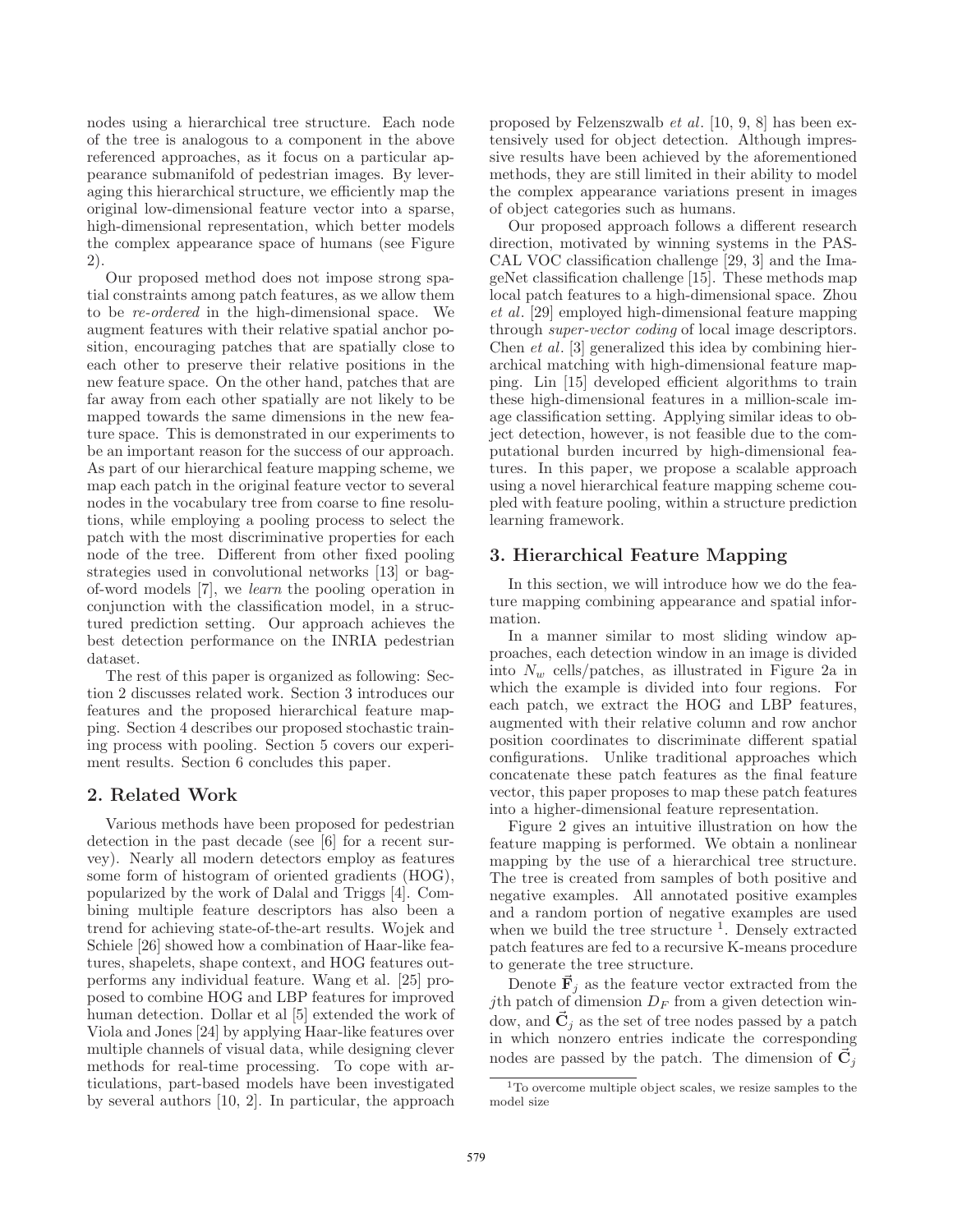

Figure 1: Large intra-class variation of human images



Figure 2: Illustration of the hierarchical feature mapping. The window is divided into four patches. Many more are considered in our implementation. (a): A typical detection window divided into cells. (b):Patch features augmented with anchor positions. (c): Feature group assignment by hierarchical feature mapping.  $\vec{F}_1$ ,  $\vec{F}_2$ ,  $\vec{F}_3$ ,  $\vec{F}_4$  are features extracted from four patches respectively. (d):Feature groups after pooling. (e): Final feature representation of the detection window.

is the same as the number of tree nodes. If a node is passed by the patch  $\vec{F}_j$ , we assign the patch to the corresponding node/group. We map the original feature  $\vec{F}_j$  to a new representation  $\vec{F}'_j = \vec{F}_j \otimes \vec{C}_j$  where  $\otimes$  is the Kroneker product. After mapping, each  $\vec{F}'_j$  is a  $N_T D_F$  dimensional sparse feature, where  $N_T$  is the number of tree nodes. Denote  $\vec{M}_j$  as the mask of  $\vec{C}_j$ which indicates whether the jth patch is active (i.e., whether it will be selected to be part of the final representation) for the assigned group or not. Then the resulting polished mapping is  $\vec{F}'_j = \vec{F}_j \otimes (\vec{C}_j \& \vec{M}_j),$ where the dimension of  $\vec{M}_j$  is the same as the number of tree nodes. & is the bitwise and operation. Elements of  ${\{\vec{M}_j\}}_{j=1}^{N_w}$  satisfy  $\sum_{j=1}^{N_w} m_{jk} \leq 1$  for each group index  $k$ , which means each tree node can be associated with at most one patch. Using a matrix representation M for  ${\{\vec{M}_j\}}_{j=1}^{N_w}$ , the final feature representation of the detection window can be expressed as:

$$
\Phi(x, y, M) = \sum_{j=1}^{N_w} \vec{\mathbf{F}}'_j = \sum_{j=1}^{N_w} \vec{\mathbf{F}}_j \otimes (\vec{\mathbf{C}}_j \& \vec{\mathbf{M}}_j) \qquad (1)
$$

So, the matrix  $M$  is the feature pooling matrix which specifies which feature vector is active for each node as visualized in Figure 2d. The dimension of  $\Phi(x, y, M)$  is around seven million in our experiment. We describe how to compute the mask  $\vec{M}_j$  in Section 4.

# 4. Efficient Structure SVM Training with Hierarchical Pooling

A unique property of our method is that our method does not employ any predefined pooling strategy like bag of words or spatial pyramid matching. On the contrary, we formulate the pooling step as a learning problem and let the classifier guide the pooling process. The pooling procedure is unified with feature computation, and the hierarchical structure dramatically improve the pooling speed and reduce the quantization error.

To illustrate the pooling process, we take a tree structure with three nodes as shown in Figure 3. Patch features are assigned to tree nodes hierarchically as described in the previous section. All the patches are assigned to the root node. As an example, the pooling operation for node 2 will select the feature  $\vec{\mathbf{F}}_{n2}~=~\arg\max_{\vec{\mathbf{F}}_j}$  $\langle \vec{F}_j, \vec{W}_2 \rangle, j = 1, \ldots, k$ , where  $\vec{F}_j$  are features assigned to the tree node number 2,  $\vec{W}_2$  is the classification weight vector. The pooling is performed hierarchically until we reach the leaf node. Assume we have 4 patches in total and the pooled features for node 1, 2, 3 are  $\vec{F}_2$ ,  $\vec{F}_4$ ,  $\vec{F}_1$  respectively, then the mask M

for this pooling configuration is:

$$
M = \left| \begin{array}{cccc} 0 & 1 & 0 & 0 \\ 0 & 0 & 0 & 1 \\ 1 & 0 & 0 & 0 \end{array} \right|.
$$
 (2)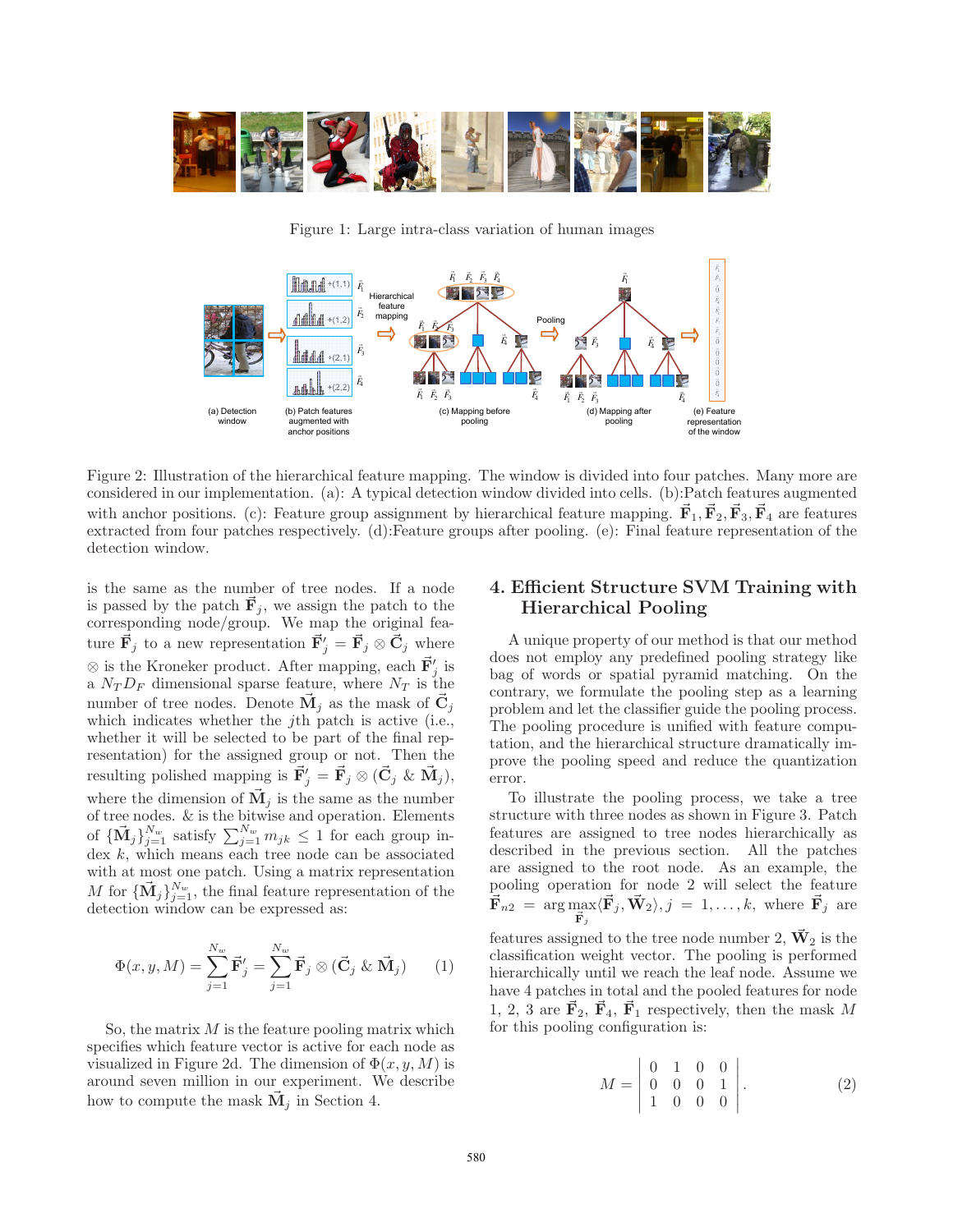

Figure 3: Illustration of Hierarchical feature pooling

The first column means  $\vec{F}_1$  is only assigned to node 3. The third column means  $\vec{F}_3$  is not associated with any nodes.

From the discussion above, we can see that with the hierarchical tree structure, patches will be first assigned to coarse groups, and then fine groups in deeper layers. The pooling is performed hierarchically for these patches with similar appearance and positions in each group. Patches far away from each other are not likely to be involved in the same pooling group, especially in the deep layer. Next we will show how the mask matrix M and the pooling procedure is learned by maximizing the classification score using structure SVMs.

In the training procedure, we have a collection of images and corresponding labeling  $\{(x_i, y_i)\}_{i=1}^N, x_i \in$  $\mathcal{X}, y_i \in \mathcal{Y}, y_i$  is the annotation of the object in image  $x_i$ , which includes the column and row position of the object  $(p_1^i, p_2^i)$ , and the scale of the object  $p_s^i$ . In the following, we denote  $y\langle p \rangle$  as the bounding box of the object in the image. The feature representation of a ground truth object is jointly determined by the image x, the annotation  $y$ , and the mask  $M$ .

The goal of the object detection is to learn a discriminative function  $f : \mathcal{X} \mapsto \mathcal{Y}$  which predicts the annotation  $y$  for a testing image  $x$ . Structure learning [21] has shown its outstanding performance in object detection [1, 11, 19]. Motivated by these works, we formulate the training process as a structure learning problem with latent variables. Different from previous approaches, it jointly learns the classification function and the pooling matrix  $M$ . The objective function of the regression problem is:

$$
\min_{w,\xi} \frac{\lambda}{2} ||w||^2 + \frac{1}{N} \sum_{i=1}^N \xi_i
$$
  
s.t. 
$$
\max_{M_1} (\langle \Phi(x_i, y_i, M_1), w \rangle) - \max_{M_2} (\langle \Phi(x_i, \hat{y}_i, M_2), w \rangle)
$$

$$
\geq \Delta(y_i, \hat{y}_i) - \xi_i, \xi_i > 0,
$$

where  $M_1$  is the mask for the ground truth and  $M_2$ is the mask for the candidate annotation.  $w$  is the SVM weight vector to be learned. For a given example  $x_i$ , we want the score of the ground truth annotation  $\max_{M_1} (\langle \Phi(x_i, y_i, M_1), w \rangle)$ , to be higher than  $\max_{M_2} (\langle \Phi(x_i, \hat{y}_i, M_2), w \rangle)$ , for any other annotation y.  $\Delta(y_i, \hat{y}_i)$  is the loss function measuring the distance between two annotations. In our work, we compute the loss function as:

$$
\triangle(y_i, y) = \begin{cases}\n0 & \text{, if } y_i = y = \emptyset \\
1 & \text{, if } y_i = \emptyset, y \neq \emptyset \\
1 - \frac{y_i \langle p_i \rangle \cap y \langle p \rangle}{y_i \langle p_i \rangle \cup y \langle p \rangle} & \text{, if } y_i \neq \emptyset, y \neq \emptyset\n\end{cases}
$$

where  $y_i = \emptyset$  means there is no object in the image.  $y_i\langle p_i\rangle \cap y\langle p\rangle$  means the intersection area of two bounding box annotations, while  $y_i \langle p_i \rangle \cup y \langle p \rangle$  means the union area of two bounding boxes.

As discussed above, we map the feature representation through a tree structure to obtain  $\Phi(x, y, M)$ . Different patch assignment mask M used to select representative and discriminative features for groups will yield different feature representation of the detection window. Determining the mask  $M$  is essentially a feature pooling process to select the discriminative patch for each group. The training process involves the latent parameter M for each example which needs to be determined . As explained in Section 3, each column of M indicates the group assignment mask of a patch  $\vec{F}_j$ . For groups that the patch is not a member of, the corresponding entries are 0. If a group with the index  $k$ only contains  $\vec{F}_j$ , then  $m_{jk} = 1$ . For groups with multiple assignments, only the patch with the max response to the group classifier, i.e. the inner product between feature  $\vec{F}_j$  and the weight vector of the group classifier  $\vec{\mathbf{W}}_k$ , is selected and the corresponding mask is set to be 1. The final feature representation is obtained as shown in Figure 2e. If a group is not associated with a patch, we put zero as the feature vector. Feature vectors in each group are concatenated according to the group index to form the ultimate feature. Because only a small portion of groups have elements, the final feature representation is sparse. Note that the feature representation in Figure 2 is strictly tied with groups. Group classifiers are updated by these feature vectors in the training process.

Because the objective function is not differentiable, we employ the subgradient descent [19] and use a stochastic update to minimize the cost function. Our algorithm is summarized in Algorithm 1. The hierarchical pooling happens in line 5 of the algorithm.

## 5. Experiments

We evaluate our algorithm on the popular INRIA pedestrian dataset which contains 1832 images for training and 741 images for testing. We implement the HOG-LBP feature set proposed by [25]. In our experiment, only 6 neighborhood samples are used to compute local binary patterns which results in 33 dimensional LBP histogram features. For the hierarchical K-means tree, we set  $k = 10$  with a tree depth 5, so we have around 110 thousand tree nodes in total. To align the value range of the spatial feature and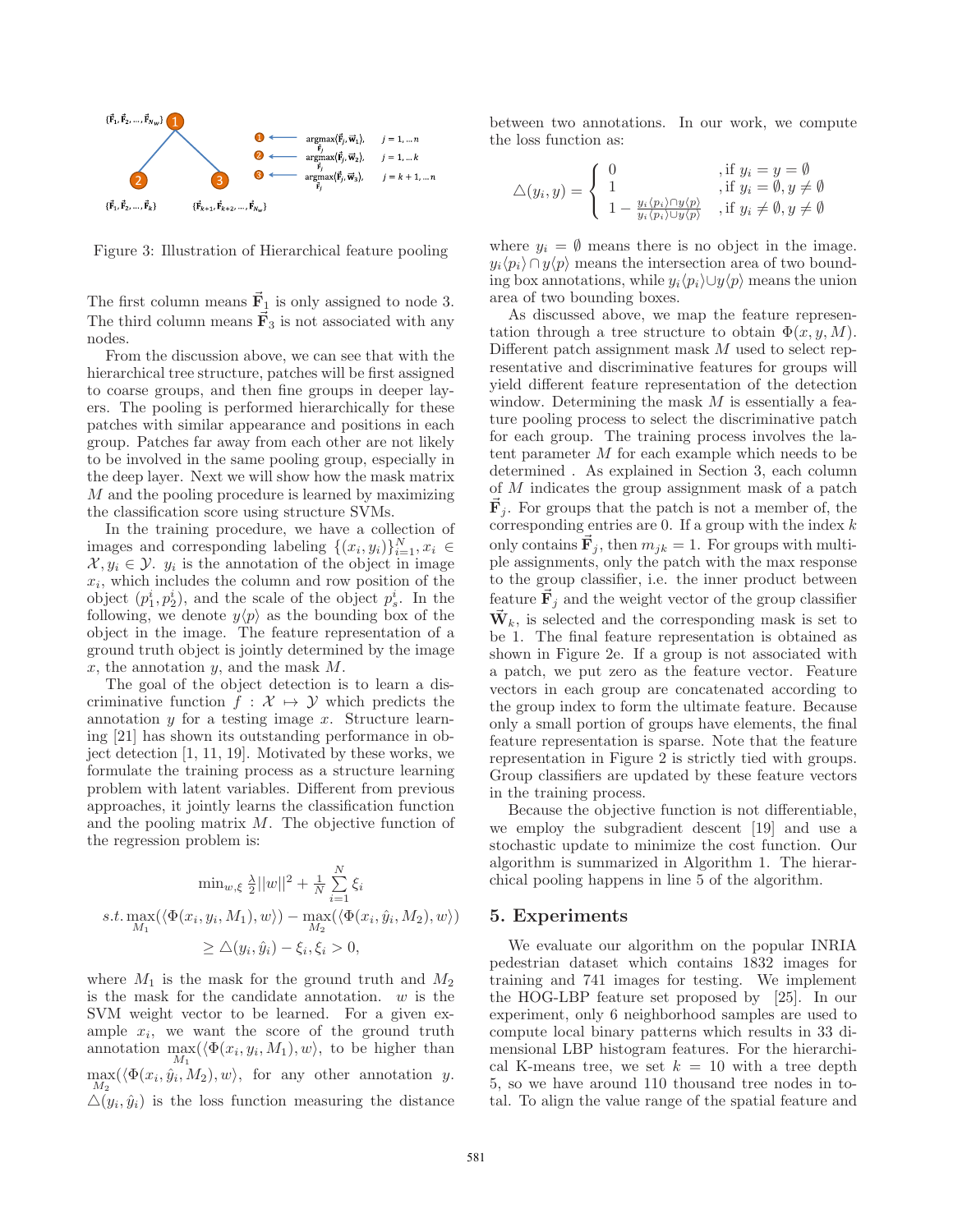the appearance feature, we normalize the anchor position features according to the model width and height. We first compare our approach against the baseline approach that consists of naive concatenation of cell features to show the advantage of our feature mapping and pooling method. Then, we compare our approach against other state-of-the-art approaches.

| <b>Algorithm 1:</b> Stochastic subgradient descent<br>Structure SVM training with feature pooling |                                                                                                                                                                                                   |
|---------------------------------------------------------------------------------------------------|---------------------------------------------------------------------------------------------------------------------------------------------------------------------------------------------------|
|                                                                                                   | <b>Input:</b> training pairs $\{x_i, y_i\}_{i=1}^N, x_i \in \mathcal{X}, y_i \in \mathcal{Y};$<br>feature map $\Phi(x, y)$ , loss function<br>$\Delta(y, y')$ , regularizer $\lambda$ ; number of |
|                                                                                                   | iterations T, stepsizes $\eta_t$ for $t=1,\ldots,T$                                                                                                                                               |
| $\mathbf{1}$                                                                                      | begin                                                                                                                                                                                             |
| $\overline{2}$                                                                                    | $w \leftarrow \overrightarrow{0}$                                                                                                                                                                 |
| 3                                                                                                 | for $t=1,\ldots,T$ do                                                                                                                                                                             |
| $\overline{\mathbf{4}}$                                                                           | $(x_i, y_i) \leftarrow$ randomly chosen training                                                                                                                                                  |
|                                                                                                   | example pair                                                                                                                                                                                      |
| 5                                                                                                 | $\hat{y}, \hat{M}_1, \hat{M}_2 \leftarrow \arg \max_{y \in \mathcal{Y}} \triangle(y_i, y) +$                                                                                                      |
|                                                                                                   | $\max(\langle w, \Phi(x_i, y, M_1) \rangle)$ –                                                                                                                                                    |
|                                                                                                   |                                                                                                                                                                                                   |
|                                                                                                   | $\max(\langle w, \Phi(x_i, y_i, M_2) \rangle)$<br>$M_2$                                                                                                                                           |
| 6                                                                                                 | $w \leftarrow$                                                                                                                                                                                    |
|                                                                                                   | $w - \eta_t(w - \frac{1}{\lambda N}[\Phi(x_i, \hat{y}, \hat{M}_1) - \Phi(x_i, y_i, \hat{M}_2)]$                                                                                                   |
|                                                                                                   | <b>Output:</b> prediction function $f(x) =$                                                                                                                                                       |
|                                                                                                   | $\arg \max_{y \in \mathcal{Y}} \max_{M} (\langle w, \Phi(x, y, M) \rangle)$                                                                                                                       |

As in most of recent object detection works, we use the False Positive Per Image (FPPI)/miss rate curve to evaluate the detection performance. The detected windows with more than 50% overlap with the ground truth annotation is treated as a true detection. If an object is detected multiple times, only the one with the highest score is counted as the true detection, others are false alarms.

We first compare our approach with the baseline which aligns features strictly with respect to their spatial information. Figure 4a shows the performance comparison. The baseline approach has a miss rate 31% when FPPI=10<sup>−</sup><sup>1</sup> . Our hierarchical feature pooling with structure learning pushes it down to 17%. Note that in the baseline approach, only patches with exactly the same position are learned together. Instead, our approach takes both the appearance and patch position into account. The superior performance demonstrates that the spatial configuration relaxation significantly improve the detection performance.

An extreme of spatial configuration relaxation may just ignore all patch positions. We did another experiment in which we completely ignore the anchor positions of image patches. In this experiment setup, all the steps are exactly the same except that we did not use the spatial information when we build the tree structure, apply mapping and pooling. The blue curve in



Figure 4: Performance comparison: (a) Performance comparison between the baseline and our approach. (b) Performance with pooling without spatial information

Figure 4b shows the performance using pooling without spatial information. It demonstrates that the spatially biased pooling significantly boosted the detection performance. Without spatial information, the detector fires a lot on examples which has complex gradients. It also creates a lot of false alarms around the target object. These two experiments suggest that both the rigid template which strictly aligns features with respect to their patch anchor positions, and approaches which completely discard the spatial configuration are limited in the capability of handling large intra-class changes. Our method is kind of combination of these two. In the coarse layer of our feature mapping, the spatial positions do not play an important role in group assignment which allows for local deformations. In the deep layer, the spatial configuration difference term dominates the distance between the patch and the group. Features with relative larger spatial differences are not likely to be assigned to the same group. So spatial configurations are implicitly captured.

Figure 5 compares our method with most recent state of the art detection methods on the INRIA pedes-